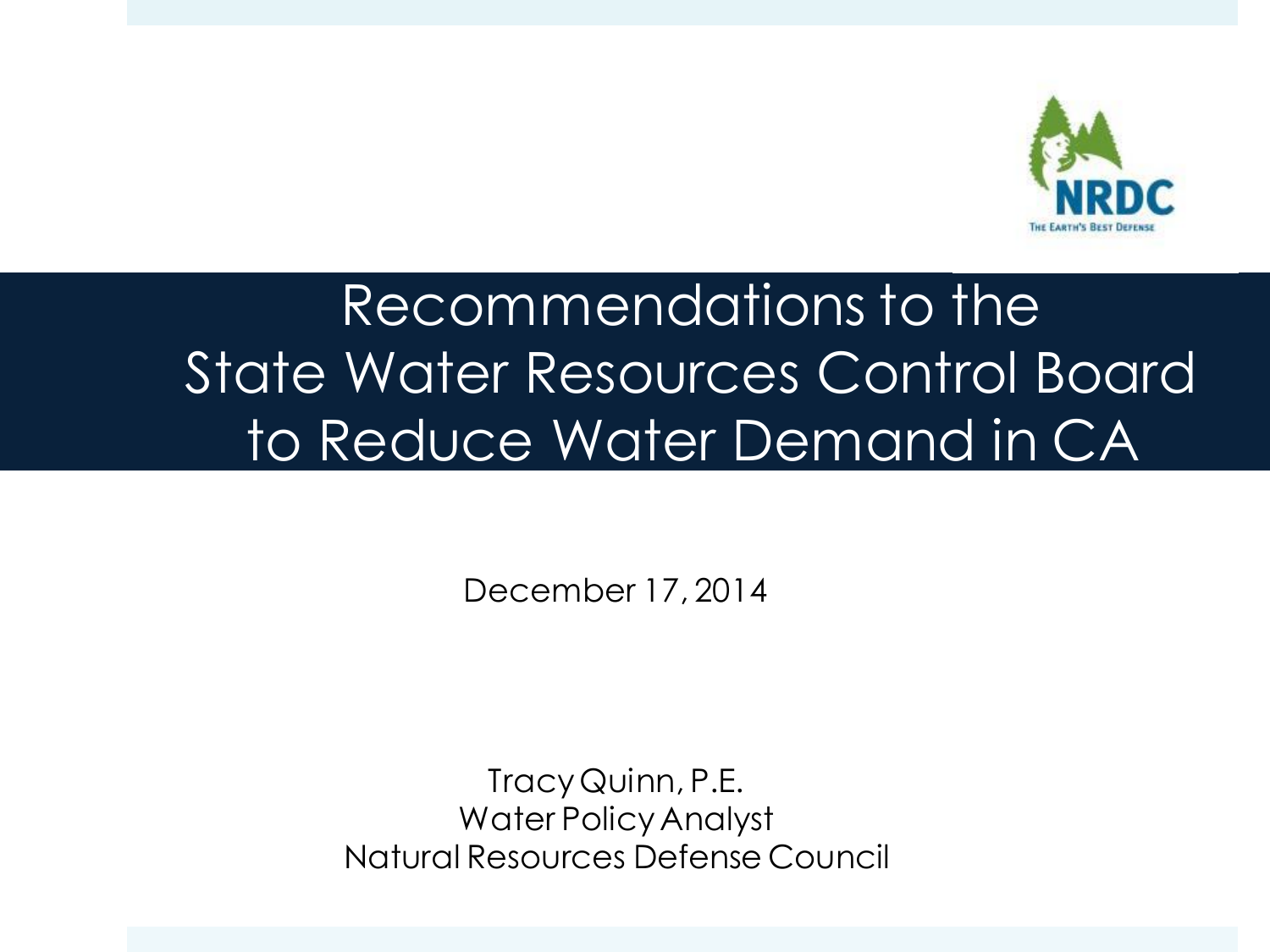# Themes of NRDC's Recommendations



- Data Collection
- **► Improved Enforcement and** Implementation of Existing Laws
- Leverage Funding Opportunities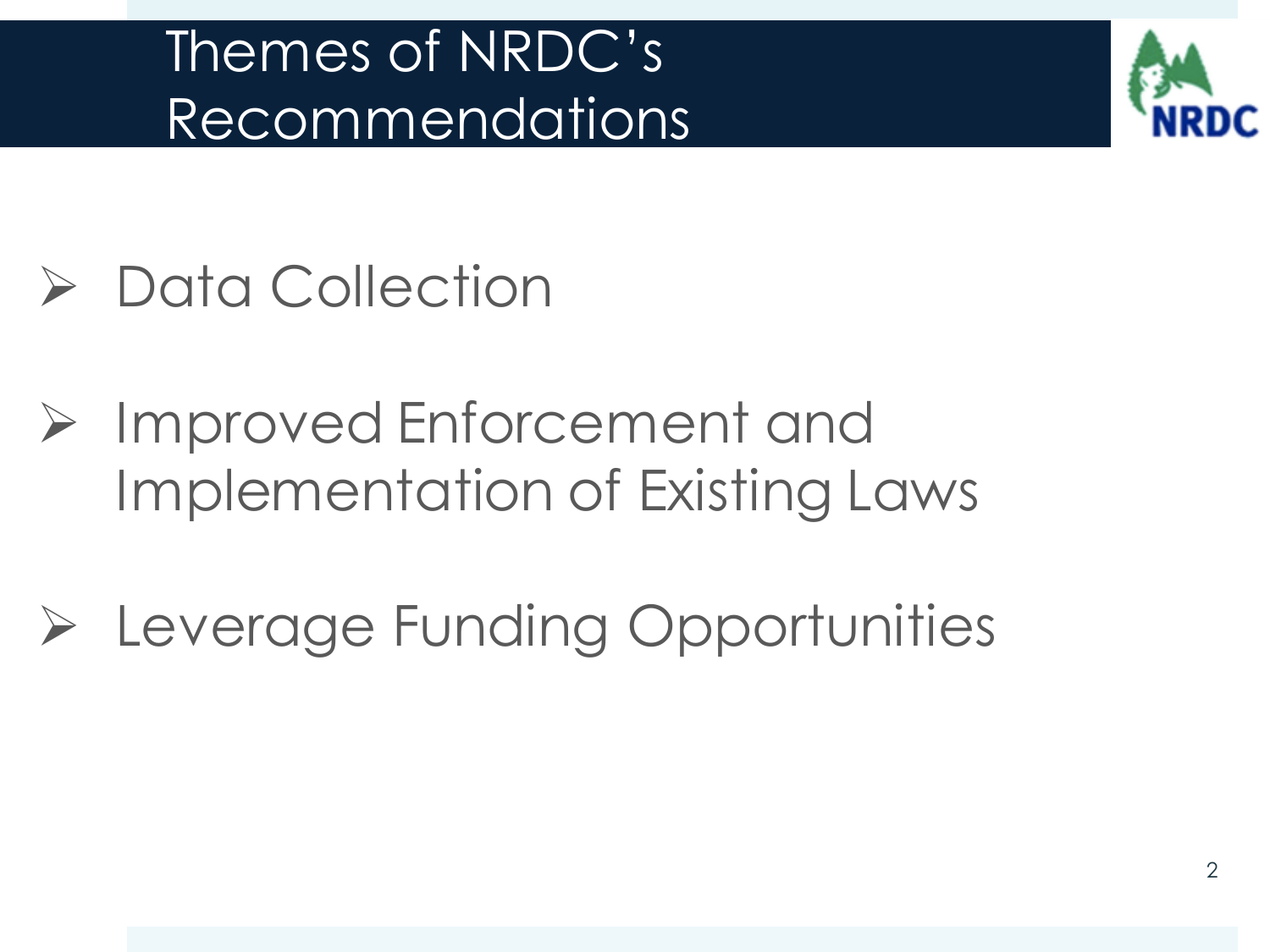# Mandatory Reporting of Revenue and Rate Information



California law requires each Urban Water Management Plan to include an "urban water shortage contingency analysis" containing:

> *"An analysis of expected revenue effects of reduced sales during shortages and proposed measures to overcome those effects".*

**RECOMMENDATION**: Monthly urban supplier reports to the Board should include the following information on water rates:

- Effective date and description of the current rate schedule
- Comparison of forecasted revenues with revenues received year to date
- Current measures to address revenue shortfalls, including:
	- Drought surcharge rates
	- Excess water use penalty charges
	- General rate increase
	- Use of previously established reserve funds
	- Any other specific measures.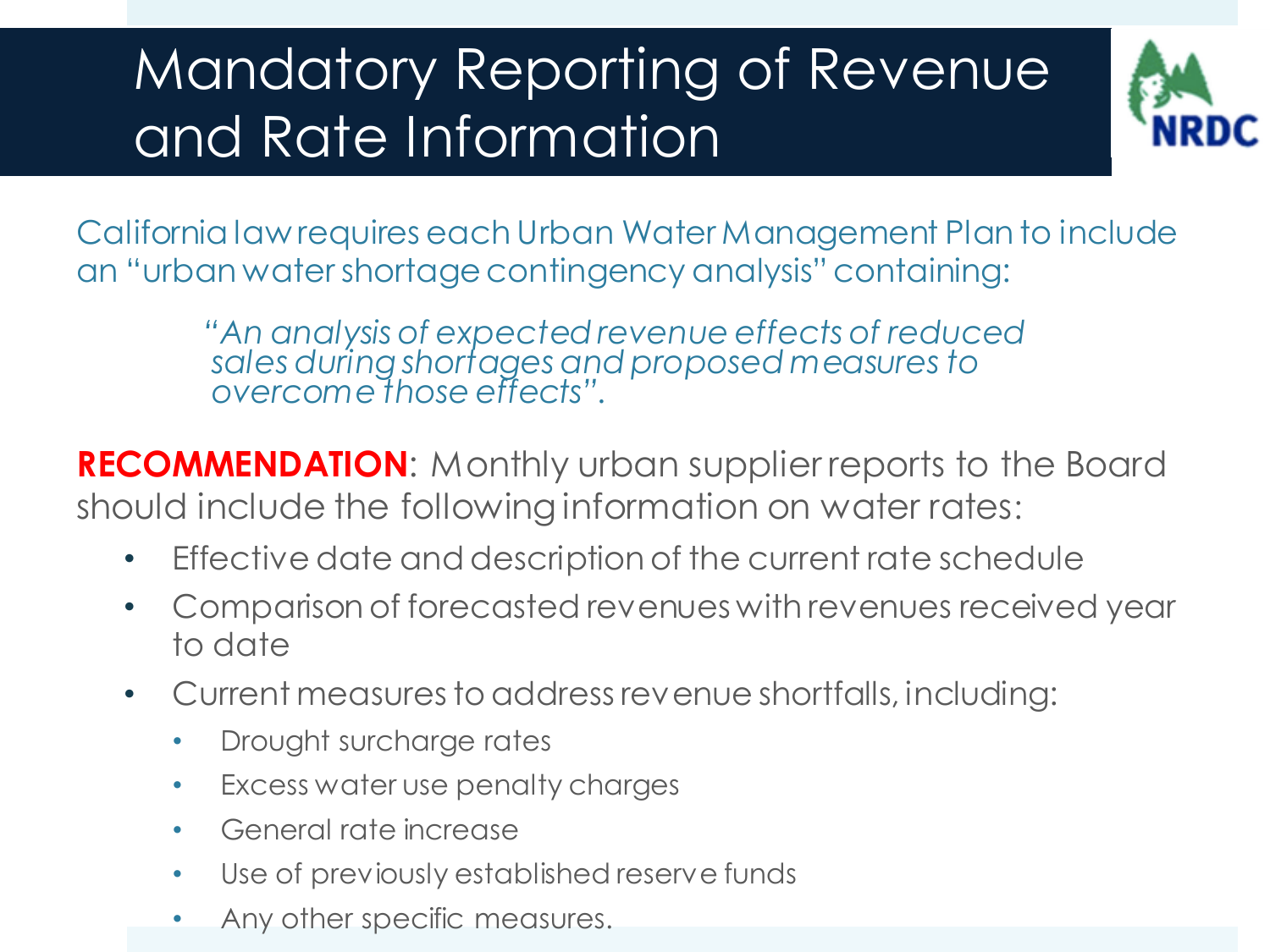# Mandatory Reporting of Water Main Breaks & Repair Activity



CUWCC BMP 1.2 requires urban water suppliers to maintain a record-keeping system for the repair of reported leaks.

**RECOMMENDATION**: Monthly urban supplier reports to the Board should include the following information on water main breaks and repair activity:

- time of report
- leak location
- type of leaking pipe segment or fitting
- leak running time from report to repair
- estimated leakage volume from report to repair, and
- cost of repair (including pavement restoration costs and paid-out damage claims, if any

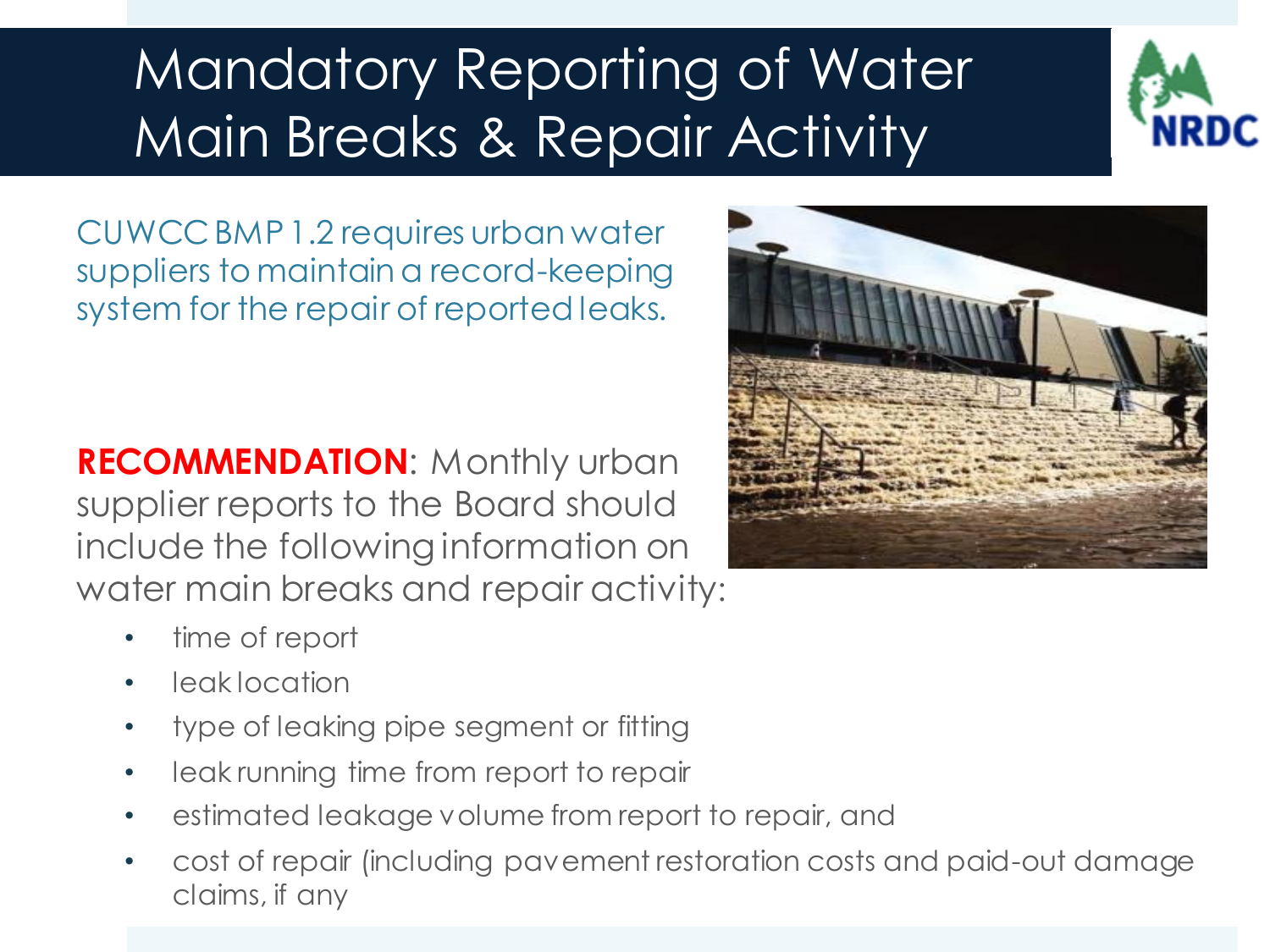# Local Enforcement of SB 407



Existing California law requires all inefficient plumbing fixtures to be replaced with water-conserving fixtures; however, SB 407 merely authorizes, *but does not require*, cities, counties, and water suppliers to enact local ordinances or policies to enforce the bill's provisions.

### **Potential Water Savings:**



Replacing inefficient toilets in single–family homes could save **90,000 AF**



Additional savings from replacing inefficient showerhead & faucets could bring total to more than **150,000 AFY**

**RECOMMENDATION**: The State Board should require retail water suppliers to develop and implement a local enforcement strategy to achieve the replacement of inefficient fixtures required by state law.

At a minimum, each retail water supplier should adopt procedures to ensure that all inefficient plumbing fixtures have been removed and replaced with water-conserving fixtures whenever there is a change of name on the customer account for a pre-1994 building.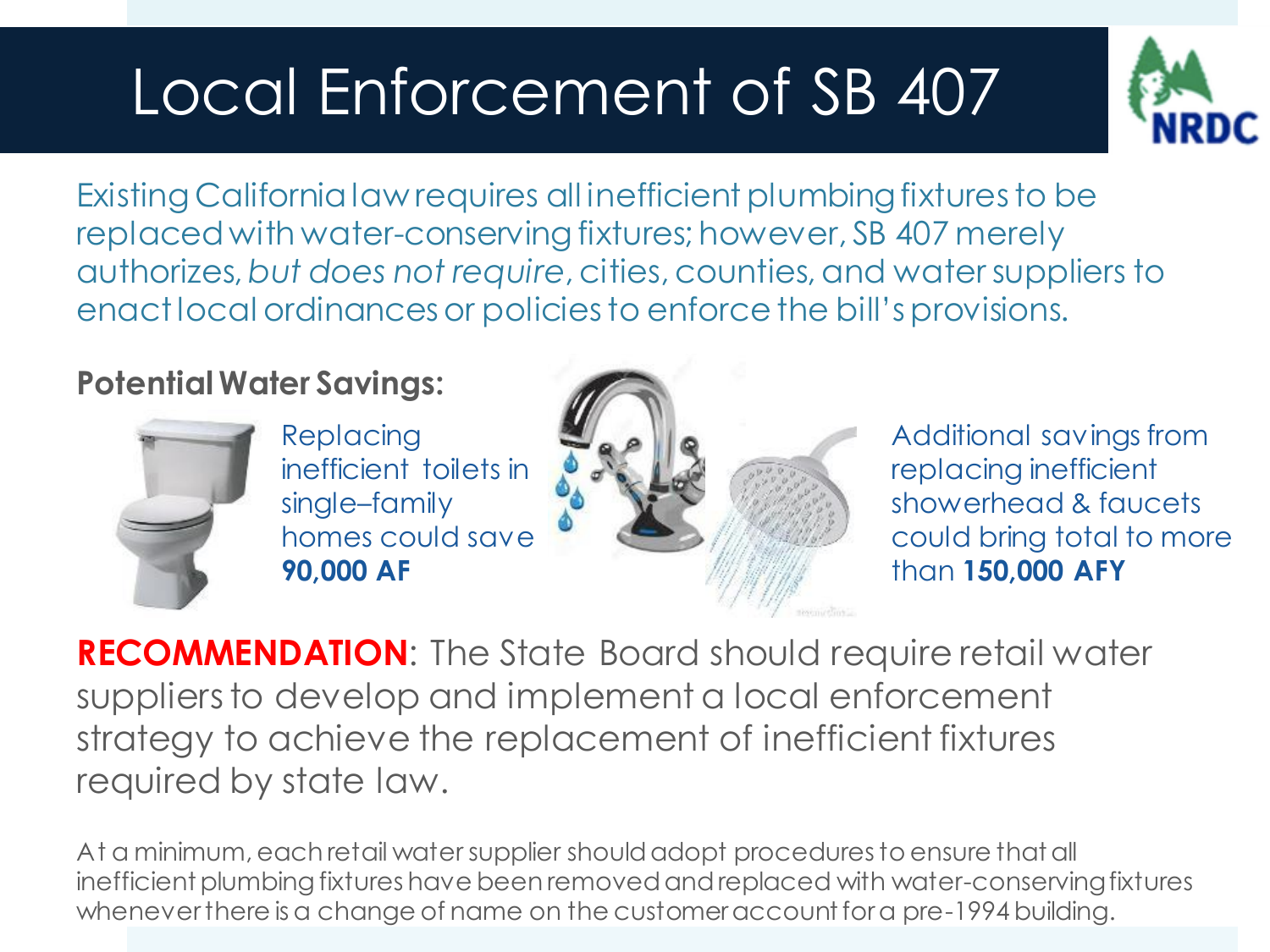# Water Loss Reduction



## One way to locate leaks A better way ...





Losses – and potential savings – are substantial:

- 870,000 AF lost to leaks in California statewide (2009 est.)
- $\triangleright$  350,000 AF could be cost-effectively eliminated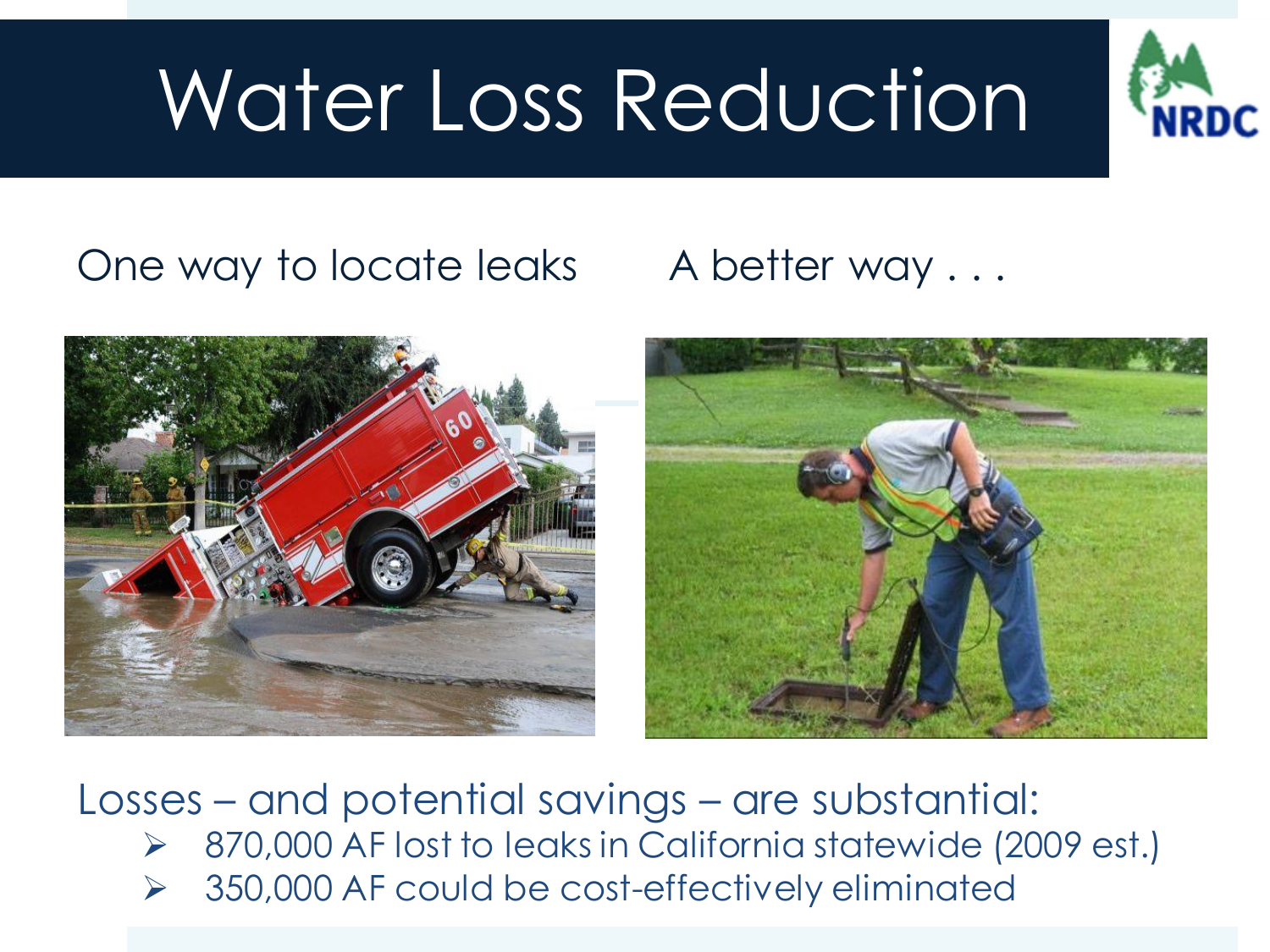# Water Loss Reporting & Validation



SB 1420 now requires urban water suppliers to include standardized water loss audits in Urban Water Management Plans, beginning with 2015 plans.

Many urban water suppliers have been filing water loss audits with the CUWCC since 2011. However, the data is "buggy", not accurate enough to use for setting statewide benchmarks.

**RECOMMENDATION:** SWRCB should solicit a water loss data validation project for DWSRF funding.

Note: the state of Georgia –

- Requires annual water loss audits to be filed with the state;
- Established a process for validating all water loss audits prior to submission using DWSRF funding (2% set-aside for small system technical assistance).
- Is developing a certification process to make data validation an integral part of water loss reporting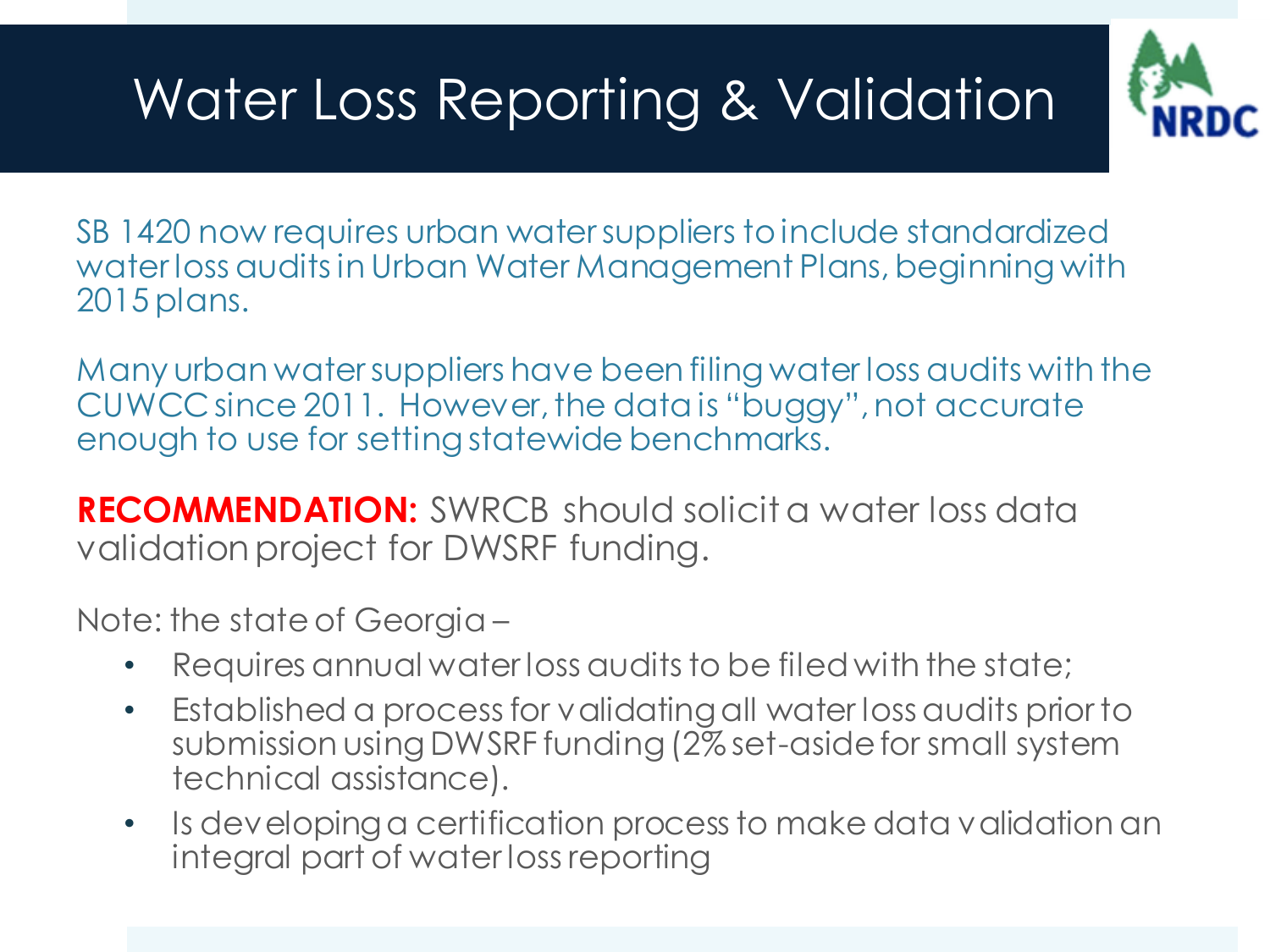# Leverage Funding Opportunities to Improve Conservation Reqmts



"*All state agencies that distribute funding for projects that impact water*  resources, including groundwater resources, will require recipients of future *financial assistance to have appropriate conservation and efficiency programs in place*" – Governor Brown, April 2014



Approximately \$7.5 Billion will be available for water projects from the Bond

Approximately \$100 Million available annually though State Revolving Funds

**RECOMMENDATION:** Condition funding for ALL state financial assistance programs for water suppliers on the implementation of conservation practices meeting the following criteria:

- Conservation requirements will apply to all recipients of state funding
- Conservation requirements will be clear and consistent
- State Board & DWR should develop and implement a validation or certification process for verifying implementation of conservation practices
- Funding will include a contractual commitment to implement conservation practices and noncompliance could result in loss of funding and prosecution